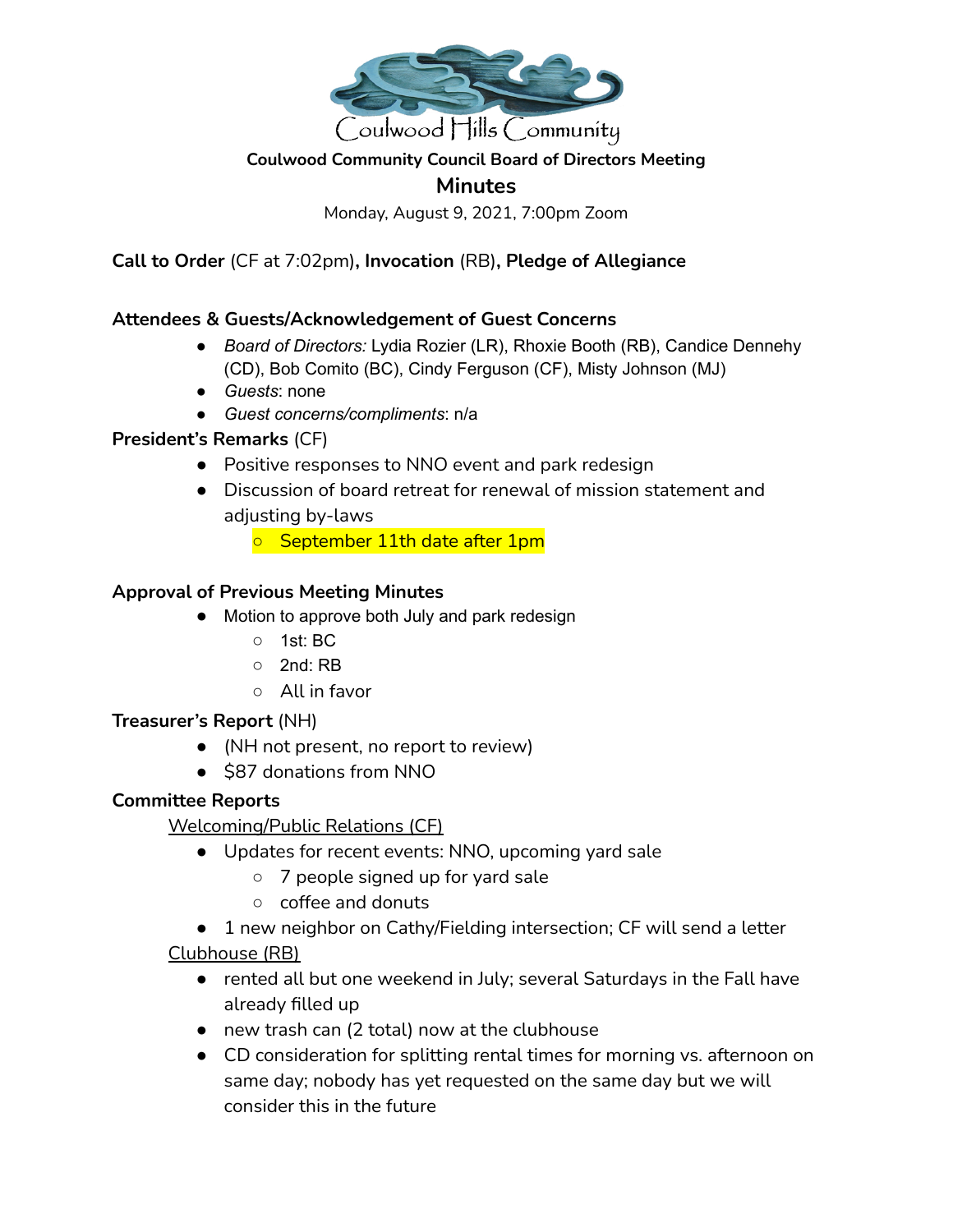● LR will add to newsletter to promote for holiday parties

Membership/Grievance (LR)

- When is our next bi-annual meeting: October?
	- start to think ahead and plan to bring a neighbor!!
- LR did research on remote access control to buildings;
	- met with GENEA to discuss temp access, access for certain hours, etc
	- can use smartphones OR key cards
	- pricing: annual ~\$3120, and one-time equipment fee of \$2150
		- will need wifi at pool and clubhouse
		- consideration for budget
		- equipment will also work with other software and does not commit us to one company only
		- just need a unique email for each membership/family
	- $\circ$  this is coming from a place of wanting to improve the process that is currently inefficient and challenging to keep track of
	- recommended needing a camera to also track
	- can also use data provided from access times for making process more efficient for events, food purchases, lifeguard needs
- Next newsletter:
	- when is pool closing?
		- consideration of staying open longer to offset delay in opening
		- CF will reach out to Trident to determine times and hours modification (10am-6pm Saturday, 12pm-6pm Sunday potentially)
	- park redesign
	- preview of remaining fall and winter events (movie in the park, workdays, etc)
	- LR recommended checking on copyright laws for movie in the park; CF and MJ will ask NH to check
		- grant money is set aside for screen
		- BC recommended use of a neighbor offering (Mary Ann Cowell; collapse and fold type)
		- also will have sound system

Entertainment/Athletic (NH)

- Year end dinner for swim team this Saturday, August 14
- Pool rehab committee follow up (BC, MJ, MZ)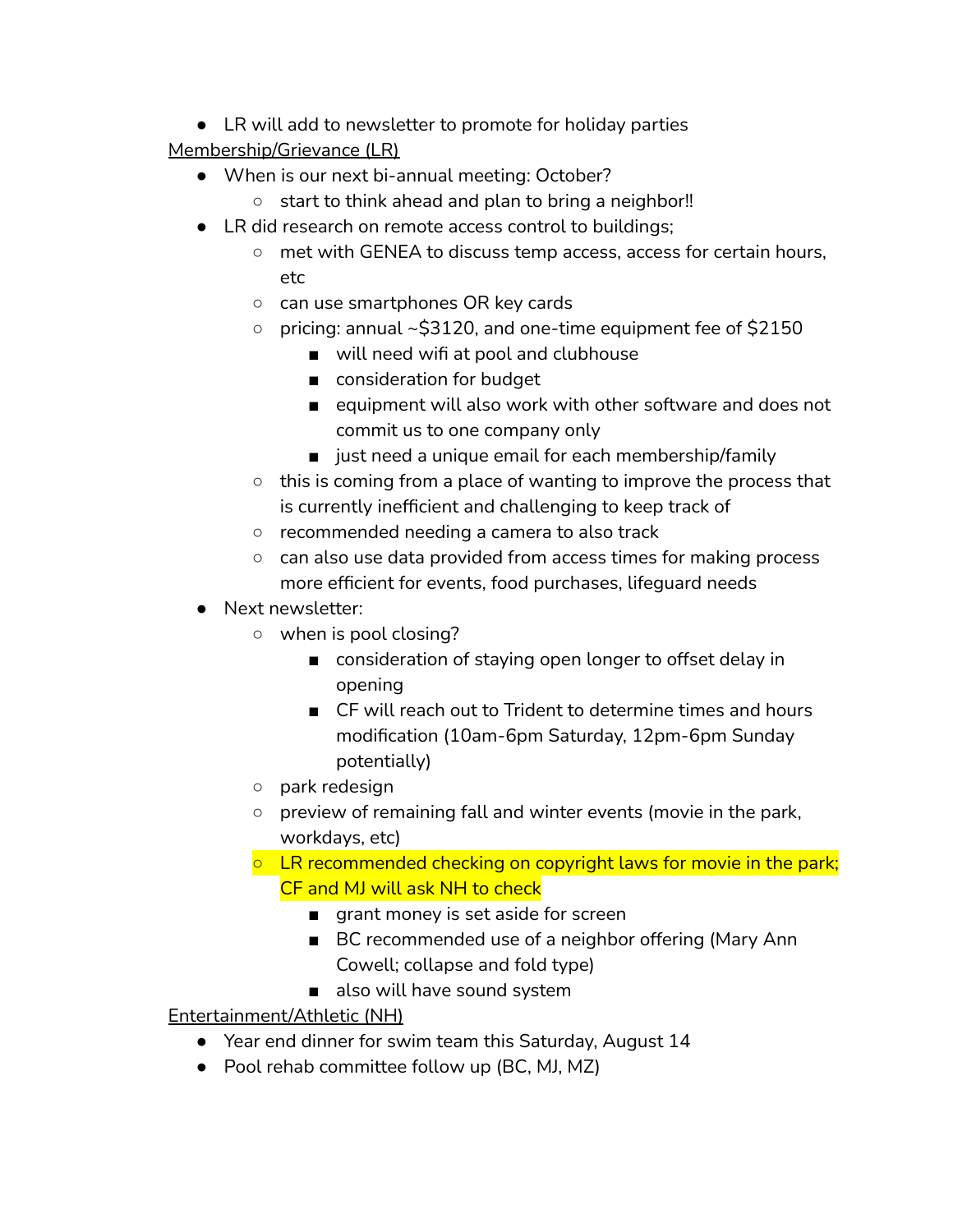- MJ has a questionnaire for social media to get out to neighbors and get feedback about priority for pool
	- discussion regarding what to move forward with with the pool on a larger scale
	- MJ forwarded survey to board
		- tabled until we get MZ's opinion
	- fundraising committee will be needed
	- $\blacksquare$  will need pump first ~\$15k

# Building/Grounds/Maintenance (MZ)

- Park redesign meeting updates; Briefly go over SILO Presentation
	- LR screenshared presentation
	- CF asked about sponsorship with chick-fil-a for picnic area, some interest
	- RB will add drone photos to website
- Form Committee that is willing to look into grants/ fundraising for park redesign

# **Unfinished Business**

- Pool contract renewal with Trident
	- CF and NH have reached out to other companies
		- some companies will not take us on because of either age of the pool, previous board member relations, and staffing challenges
		- CF will call a special meeting if there is a potential contract change
- Who is leading the Movie night in the Park- NH
	- Chick-Fil-A to donate
		- they will bring food that night, just need a headcount; might bring the cow
- Status update on Matching Grant?
	- Where are we at with our spending?
		- we are under budget for much of our spending
		- we would be able to use some of that for the park redesign but we need specific numbers
		- probably cannot use money for the SILO sketches
	- Do we have money for more tables?
		- yes
		- CF will make sure RB gets a new card for spending
		- RB has it linked to Venmo so that we can
	- New speaker system